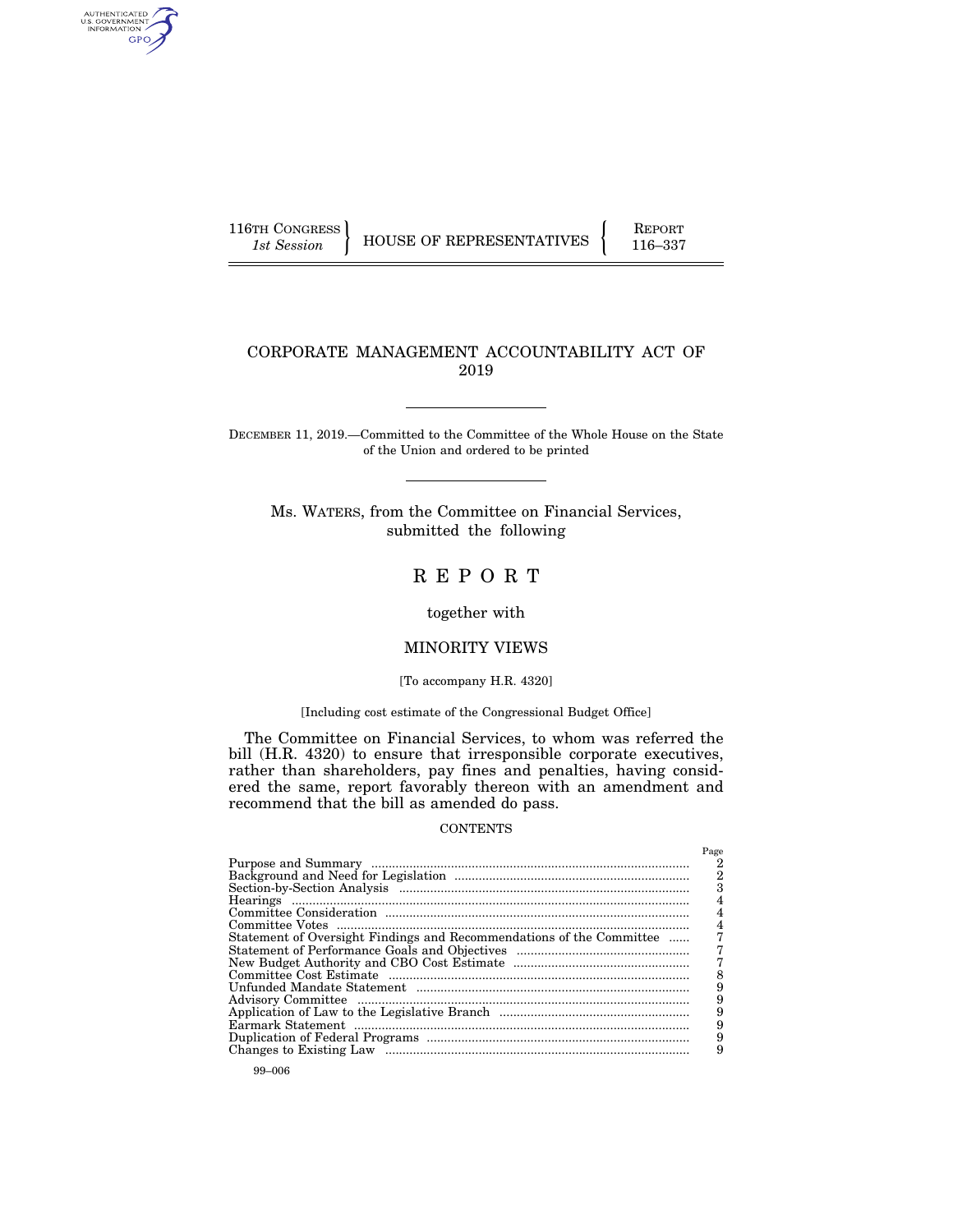The amendment is as follows:

Strike all after the enacting clause and insert the following:

**SECTION 1. SHORT TITLE.** 

This Act may be cited as the "Corporate Management Accountability Act of 2019". **SEC. 2. FINE, PENALTY, AND SETTLEMENT ACCOUNTABILITY.** 

(a) DEFINITIONS.—In this section—

(1) the term ''Commission'' means the Securities and Exchange Commission;  $(2)$  the term "covered fine or similar penalty"

(A) means a fine or similar penalty, as that term is defined in Treasury Regulation section 1.162–21(b); and

 $(B)$  includes any fine or similar penalty-

(i) that is paid by a reporting company; and

(ii) with respect to which the Commission determines disclosure under subsection  $(b)(1)$  is appropriate;

(3) the term ''issuer'' has the meaning given the term in section 3(a) of the Securities Exchange Act of 1934 (15 U.S.C. 78c(a));

 $(4)$  the term "named executive officer"

(A) means an individual for whom disclosure is required under section 229.402(a)(3) of title 17, Code of Federal Regulations; and

(B) includes any other employee of a reporting company with respect to whom the Commission determines disclosure under subsection  $(b)(1)$  is appropriate; and

 $(5)$  the term "reporting company" means an issuer—

(A) the securities of which are registered under section 12 of the Securities Exchange Act of 1934 (15 U.S.C. 78l); or

(B) that is required to file reports under section 15(d) of the Securities

Exchange Act of 1934 (15 U.S.C. 78o(d)). (b) REQUIREMENT TO ISSUE RULES.—Not later than 360 days after the date of enactment of this Act, the Commission shall issue final rules to require each reporting company, in each annual report submitted under section 13 or section 15(d) of the Securities Exchange Act of 1934 (15 U.S.C. 78m and 78o(d)), or in each proxy statement filed pursuant to section  $14(a)$  of the Securities Exchange Act of 1934 (15 U.S.C. 78n(a)) for an annual meeting of shareholders, to—

(1) disclose whether the reporting company, in order to align the incentives of those managing the reporting company with the incentives of the shareholders of the reporting company, has established procedures to recoup from compensation paid to, and to withhold from future compensation paid to, any named executive officer all or a portion of the cost of any covered fine or similar penalty that has been paid by the reporting company;

(2) if the reporting company has established procedures described in paragraph (1)—

(A) provide a description of those procedures; and

(B) disclose the amount that the reporting company has recouped from each named executive officer under those procedures during each of the 3 most recent fiscal years; and

(3) if the reporting company has not established procedures described in paragraph (1), provide an explanation of why no such procedures are necessary for the benefit of the shareholders of the reporting company.

#### PURPOSE AND SUMMARY

On September 12, 2019, Representative Katie Porter introduced H.R. 4320, the Corporate Management Accountability Act of 2019, which would require public companies to disclose their policies on whether senior executives or shareholders bear the costs of paying the company's fines and penalties.

#### BACKGROUND AND NEED FOR LEGISLATION

Over the past year, the SEC has focused its efforts on individual accountability. According to the Securities and Exchange Commission (SEC), "[i]nstitutions act only through their employees, and holding culpable individuals responsible for wrongdoing is essential to achieving our goals of general and specific deterrence and pro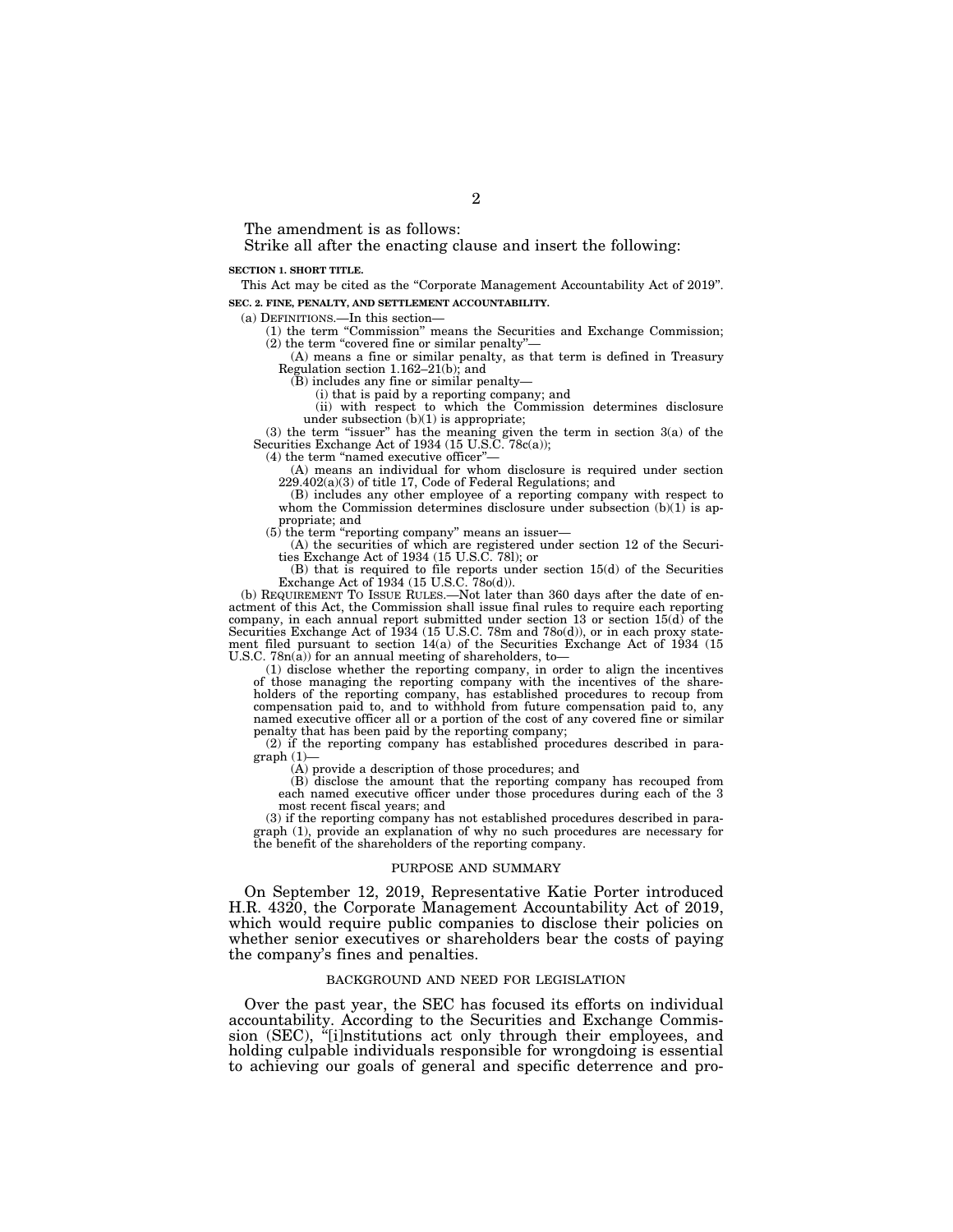tecting investors by removing bad actors from our markets.'' 1 In FY 2018, the SEC charged individuals in more than 70% of the standalone enforcement actions it brought.2

The Dodd-Frank Wall Street Reform and Consumer Protection Act also recognized the importance of holding individuals accountable by, among other things, requiring companies that are listed on a national securities exchange to adopt and disclose clawback policies to recover from current and former executives their incentivebased compensation received over the past three years before the date the companies are required to prepare an accounting restatement due to material noncompliance with any financial reporting requirements.3

H.R. 4320 would build on the requirements of the Dodd-Frank Act and ensure that culpable individuals at all public companies are accountable for wrongdoing by requiring the SEC to, within 360 days of enactment of the Act, issue final rules requiring public reporting companies in their annual reports or in their proxy statements for an annual shareholder meeting to disclose whether the companies have clawback policies in place for executives and describe those policies, as well as, the amount that the companies have recouped from each executive under those policies in the three most recent fiscal years. If a company does not have such a clawback policy, the bill would require the company to explain why it is not necessary for the benefit of the company's shareholders.

At a hearing before the Subcommittee on Investor Protection, Entrepreneurship, and Capital Markets, former SEC prosecutor Jordan Thomas stated that ''[f]ar too often, corporations violate the law and are required to pay fines or penalties, but the executives responsible for management of the corporate business suffer no consequences.'' According to Mr. Thomas, H.R. 4320 ''would provide greater transparency about corporate policies for recouping compensation from the executives on whose watch a corporate issuer engaged in misconduct warranting fines or penalties.'' He stated that the bill would ''have the effect of giving shareholders greater insight into issuer practices, and thereby may help them in promoting more aggressive use of claw-backs to hold management accountable.''

This bill is supported by Public Citizen and the North American Securities Administrators Association (NASAA).

#### SECTION-BY-SECTION ANALYSIS

#### *Section 1. Short title*

This section states that the short title of the bill is the Corporate Management Accountability Act of 2019.

#### *Section 2. Fine, penalty, and settlement accountability*

Subsection (a) defines the terms.

Paragraph (1) of subsection (b) requires the Securities and Exchange Commission to issue final rules requiring each reporting company to disclose whether the reporting company has estab-

 $^{-1}$  2018 Annual Report, Division of Enforcement, Securities and Exchange Commission, available at https://www.sec.gov/files/enforcement-annual-report-2018.pdf. able at https://www.sec.gov/files/enforcement-annual-report-2018.pdf.<br><sup>2</sup> *Id.*<br><sup>3</sup> *See* Section 954 of the Dodd-Frank Wall Street Reform and Consumer Protection Act, Pub.

Law 111–203.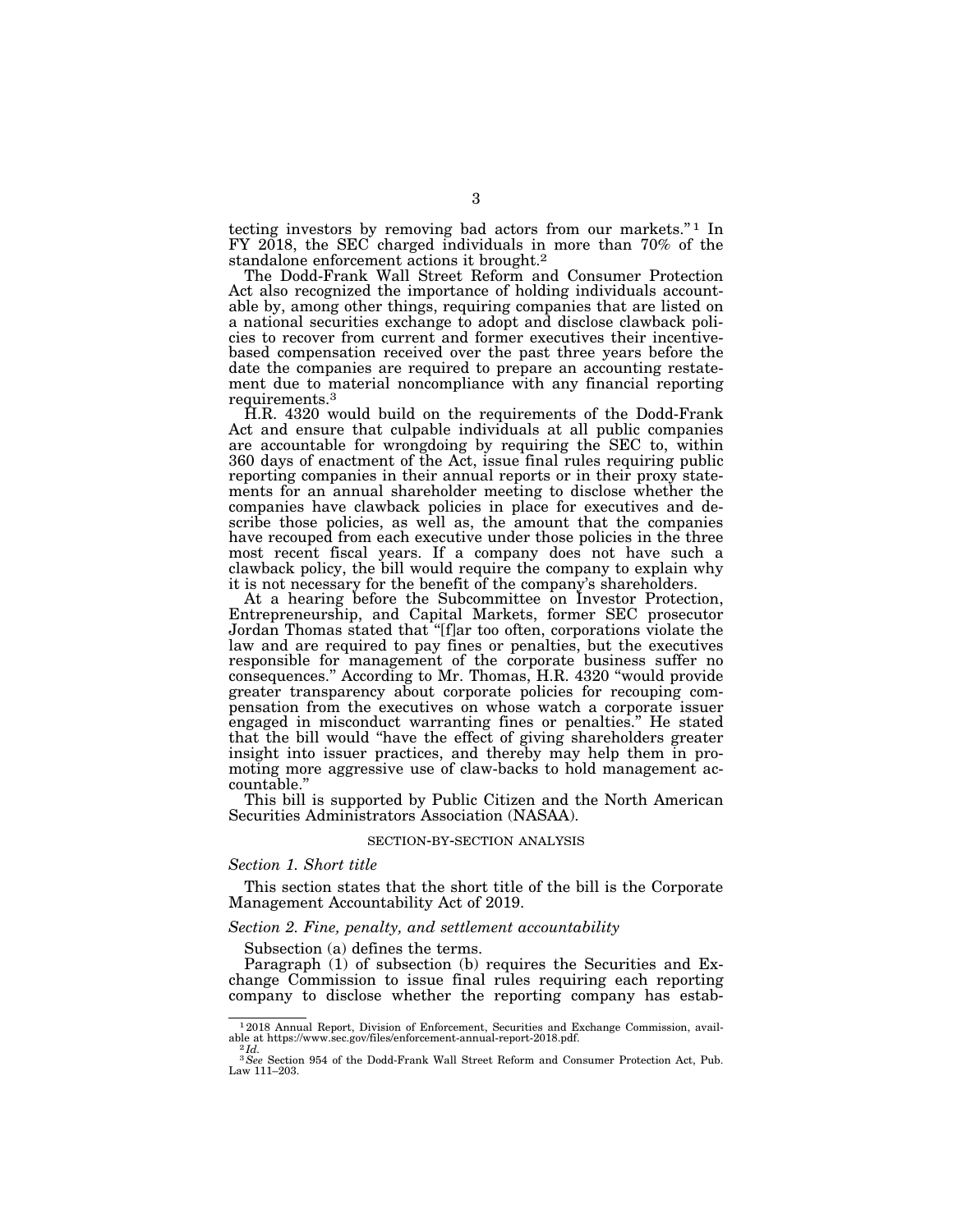lished procedures to recoup or withhold compensation paid to any named officer for the amount of all or a portion of the cost of any covered fine or penalty paid by the reporting company.

Paragraph  $(2)$  of subsection  $(b)$  requires that if a reporting company has established such procedures described under paragraph  $(1)$ , the reporting company must provide a description of these procedures and disclose the amount the reporting company has recouped from each named executive over the 3 most recent fiscal years.

Paragraph (3) of subsection (b) requires that if a reporting company has not established such procedures described under subparagraph (1), it must provide an explanation as to why no such procedures are necessary for the benefit of the shareholders of the reporting company.

#### HEARINGS

For the purposes of section 103(i) of H. Res. 6 for the 116th Congress, the Committee on Financial Services' Subcommittee on Investor Protection, Entrepreneurship, and Capital Markets held a hearing to consider H.R. 4320 entitled, "Putting Investors First: Examining Proposals to Strengthen Enforcement Against Securities Law Violators,'' on June 19, 2019. Testifying before the Committee was Jordan A. Thomas, Partner, Labaton Sucharow; Urksa Velikonja, Professor of Law, Georgetown University Law Center; Andrew N. Vollmer, Professor of Law, University of Virginia School of Law; and Stephen Crimmins, Partner, Murphy & McGonigle PC.

#### COMMITTEE CONSIDERATION

The Committee on Financial Services met in open session on September 18, 2019 and ordered H.R. 4320 to be reported favorably to the House 31–22.

## COMMITTEE VOTES AND ROLL CALL VOTES

In compliance with clause 3(b) of rule XIII of the Rules of the House of Representatives, the Committee advises that the following roll call votes occurred during the Committee's consideration of H.R. 4320.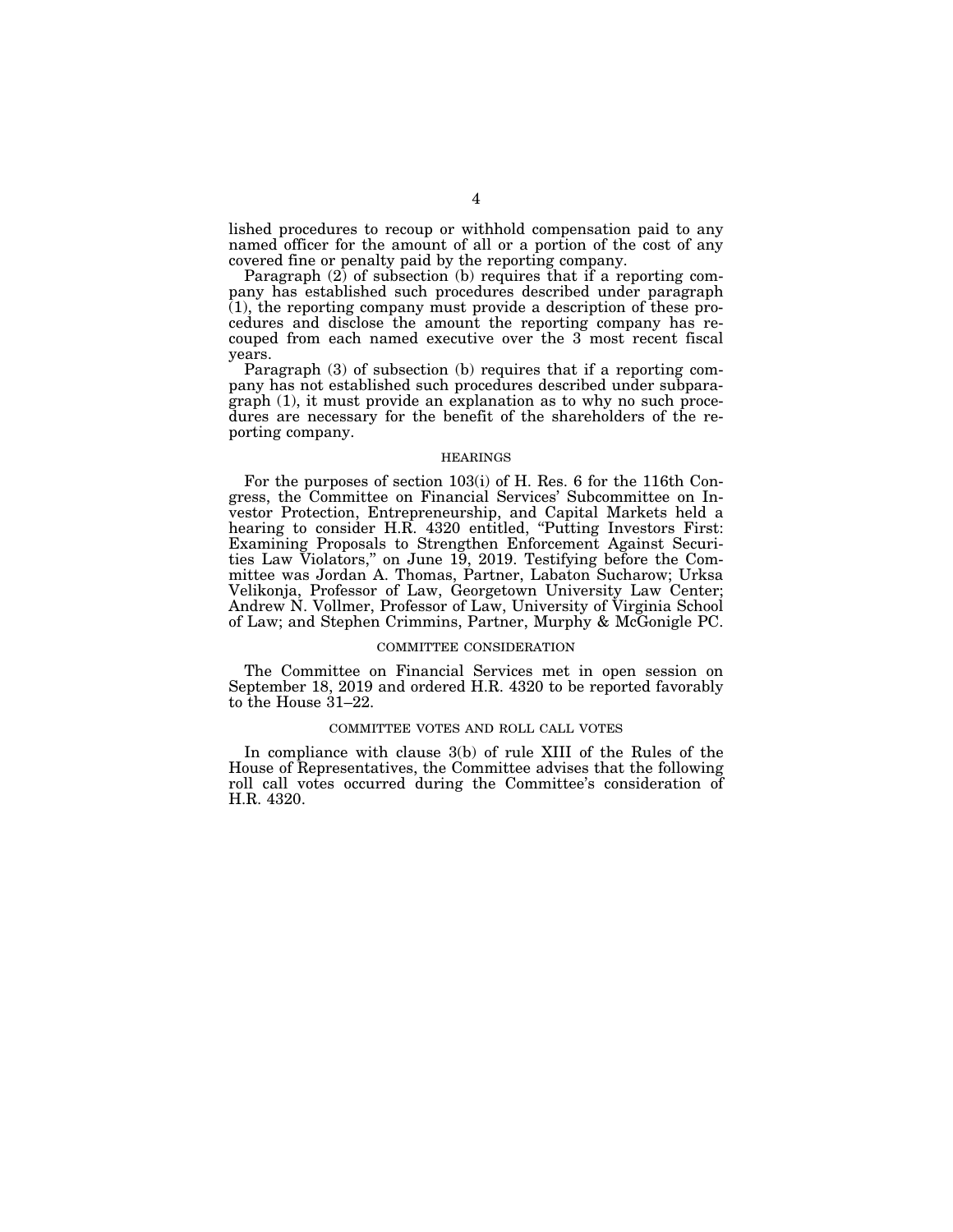| Present | Representatives             | Ayes                    | <b>Nays</b>             |
|---------|-----------------------------|-------------------------|-------------------------|
|         | Ms. Waters, Chairwoman      |                         | X                       |
|         | Mrs. Maloney                |                         | X                       |
|         | Ms. Velázquez               |                         | X                       |
|         | Mr. Sherman                 |                         | $\overline{\mathbf{x}}$ |
|         | Mr. Meeks                   |                         | X                       |
|         | Mr. Clay                    |                         | X                       |
|         | Mr. Scott                   |                         | X                       |
|         | Mr. Green                   |                         | X                       |
|         | Mr. Cleaver                 |                         | $\overline{\mathbf{x}}$ |
|         | Mr. Perlmutter              |                         | X                       |
|         | Mr. Himes                   |                         | X                       |
|         | Mr. Foster                  |                         | $\overline{\mathbf{x}}$ |
|         | Mrs. Beatty                 |                         |                         |
|         | Mr. Heck                    |                         | х                       |
|         | Mr. Vargas                  |                         | X                       |
|         | Mr. Gottheimer              |                         | X                       |
|         | Mr. Gonzalez (TX)           |                         | X                       |
|         | Mr. Lawson                  |                         | $\overline{\mathbf{x}}$ |
|         | Mr. San Nicolas             |                         |                         |
|         | Ms. Tlaib                   |                         | X                       |
|         | Ms. Porter                  |                         | X                       |
|         | Ms. Axne                    |                         | X                       |
|         | Mr. Casten                  |                         | X                       |
|         | Ms. Pressley                |                         | X                       |
|         | Mr. McAdams                 |                         | $\overline{\mathbf{x}}$ |
|         | Ms. Ocasio-Cortez           |                         | X                       |
|         | Ms. Wexton                  |                         | X                       |
|         | Mr. Lynch                   |                         | X                       |
|         | Ms. Gabbard                 |                         | X                       |
|         | Ms. Adams<br>Ms. Dean       |                         |                         |
|         | Mr. Garcia (IL)             |                         | X<br>x                  |
|         | Ms. Garcia (TX)             |                         | $\overline{\mathbf{x}}$ |
|         | Mr. Phillips                |                         | X                       |
| 34      |                             |                         |                         |
|         | Mr. McHenry, Ranking Member | x                       |                         |
|         | Mrs. Wagner                 | X                       |                         |
|         | Mr. King                    |                         |                         |
|         | Mr. Lucas                   | X                       |                         |
|         | Mr. Posey                   | X                       |                         |
|         | Mr. Luetkemeyer             | $\overline{\mathbf{x}}$ |                         |
|         | Mr. Duffy                   |                         |                         |
|         | Mr. Huizenga                | X                       |                         |
|         | Mr. Stivers                 | X                       |                         |
|         | Mr. Barr                    | $\overline{\mathbf{x}}$ |                         |
|         | Mr. Tipton                  | $\overline{x}$          |                         |
|         | Mr. Williams                | X                       |                         |
|         | Mr. Hill                    | X                       |                         |
|         | Mr. Emmer                   | $\overline{\mathbf{x}}$ |                         |
|         | Mr. Zeldin                  | X                       |                         |
|         | Mr. Loudermilk              | $\overline{\mathbf{x}}$ |                         |
|         | Mr. Mooney                  | $\overline{\mathbf{x}}$ |                         |
|         | Mr. Davidson                | X                       |                         |
|         | Mr. Budd                    | X                       |                         |
|         | Mr. Kustoff                 | x                       |                         |
|         | Mr. Hollingsworth           | $\overline{\mathbf{x}}$ |                         |
|         | Mr. Gonzalez (OH)           | X                       |                         |
|         | Mr. Rose                    | $\overline{\mathbf{x}}$ |                         |
|         | Mr. Steil                   | X                       |                         |
|         | Mr. Gooden                  | X                       |                         |
|         |                             |                         |                         |
| 26      | Mr. Riggleman               |                         |                         |

**Committee on Financial Services**<br>Full Committee<br>116th Congress (1st Session)

Date: 9/19/2019

Measure \_\_\_\_\_\_\_ H.R. 4320

Amendment No. 12a

Offered by: \_\_\_\_ Loudermilk to Porter ANS

| Agreed<br>To  | l Yes | i No | Prsnt | Wdrn |
|---------------|-------|------|-------|------|
| Voice<br>Vote |       | Ayes |       | Nays |

| Record |                 |  |  |
|--------|-----------------|--|--|
| Vote   |                 |  |  |
|        | 22 Ayes-32 Noes |  |  |
|        |                 |  |  |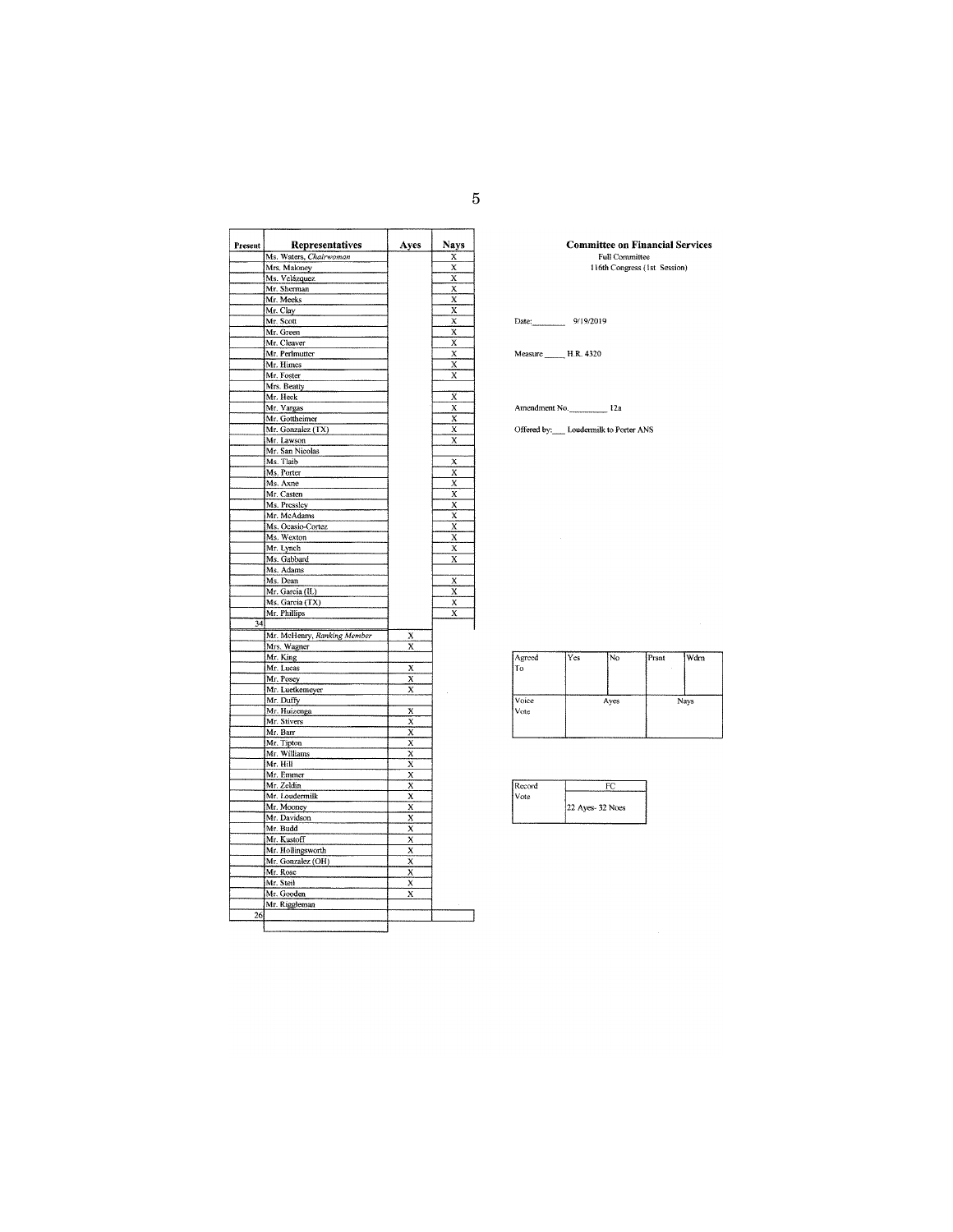| Present | Representatives             | Ayes                    | Nays                    |
|---------|-----------------------------|-------------------------|-------------------------|
|         | Ms. Waters, Chairwoman      | X                       |                         |
|         | Mrs. Maloney                | x                       |                         |
|         | Ms. Velázquez               | X<br>X                  |                         |
|         | Mr. Sherman<br>Mr. Meeks    | X                       |                         |
|         | Mr. Clay                    | X                       |                         |
|         | Mr. Scott                   | X                       |                         |
|         | Mr. Green                   | X                       |                         |
|         | Mr. Cleaver                 | X                       |                         |
|         | Mr. Perlmutter              | $\overline{\mathbf{x}}$ |                         |
|         | Mr. Himes                   | X                       |                         |
|         | Mr. Foster                  | X                       |                         |
|         | Mrs. Beatty                 |                         |                         |
|         | Mr. Heck                    | X                       |                         |
|         | Mr. Vargas                  | X                       |                         |
|         | Mr. Gottheimer              | X                       |                         |
|         | Mr. Gonzalez (TX)           | X                       |                         |
|         | Mr. Lawson                  | X                       |                         |
|         | Mr. San Nicolas             |                         |                         |
|         | Ms. Tlaib                   | $\bar{\mathbf{x}}$      |                         |
|         | Ms. Porter                  | x                       |                         |
|         | Ms. Axne                    | X                       |                         |
|         | Mr. Casten                  | X                       |                         |
|         | Ms. Pressley                | X                       |                         |
|         | Mr. McAdams                 | X                       |                         |
|         | Ms. Ocasio-Cortez           | x                       |                         |
|         | Ms: Wexton                  | X                       |                         |
|         | Mr. Lynch                   | X                       |                         |
|         | Ms. Gabbard                 | X                       |                         |
|         | Ms. Adams                   |                         |                         |
|         | Ms. Dean                    | X                       |                         |
|         | Mr. Garcia (IL)             | X                       |                         |
|         | Ms. Garcia (TX)             | X                       |                         |
|         | Mr. Phillips                | X                       |                         |
| 34      |                             |                         |                         |
|         | Mr. McHenry, Ranking Member |                         | x                       |
|         | Mrs. Wagner                 |                         | X                       |
|         | Mr. King                    |                         |                         |
|         | Mr. Lucas                   |                         | X                       |
|         | Mr. Posey                   |                         | $\overline{\mathbf{x}}$ |
|         | Mr. Luetkemeyer             |                         | X                       |
|         | Mr. Duffy                   |                         |                         |
|         | Mr. Huizenga                |                         | X                       |
|         | Mr. Stivers                 |                         | X                       |
|         | Mr. Barr                    |                         | $\overline{\mathbf{x}}$ |
|         | Mr. Tipton                  |                         | $\overline{\mathbf{x}}$ |
|         | Mr. Williams                |                         | X                       |
|         | Mr. Hill                    |                         | $\bar{\mathbf{x}}$      |
|         | Mr. Emmer                   |                         | X                       |
|         | Mr. Zeldin                  |                         | X                       |
|         | Mr. Loudermilk              |                         | X                       |
|         | Mr. Mooney                  |                         | X                       |
|         | Mr. Davidson                |                         | $\overline{\mathbf{x}}$ |
|         | Mr. Budd                    |                         | $\overline{\mathbf{x}}$ |
|         | Mr. Kustoff                 |                         | X                       |
|         | Mr. Hollingsworth           |                         | X                       |
|         | Mr. Gonzalez (OH)           |                         | X                       |
|         | Mr. Rose                    |                         | X                       |
|         | Mr. Steil                   |                         | $\overline{\mathbf{x}}$ |
|         | Mr. Gooden                  |                         | $\overline{\mathsf{x}}$ |
|         | Mr. Riggleman               |                         |                         |
| 26      |                             |                         |                         |
|         |                             |                         |                         |

**Committee on Financial Services**<br>Full Committee<br>116th Congress (1st Session)

## Date: 9/18/2019

Measure \_\_\_\_\_\_\_ H.R. 4320 (Final Passage)

Amendment No.

Offered by: Ms. Porter

| Agreed<br>łТo | l Yes | INo | Prsnt | Wdm |
|---------------|-------|-----|-------|-----|
| Voice<br>Vote | Ayes  |     | Nays  |     |
|               |       |     |       |     |

| Record |                 |
|--------|-----------------|
| Vote   |                 |
|        | 31 Ayes-22 Noes |
|        |                 |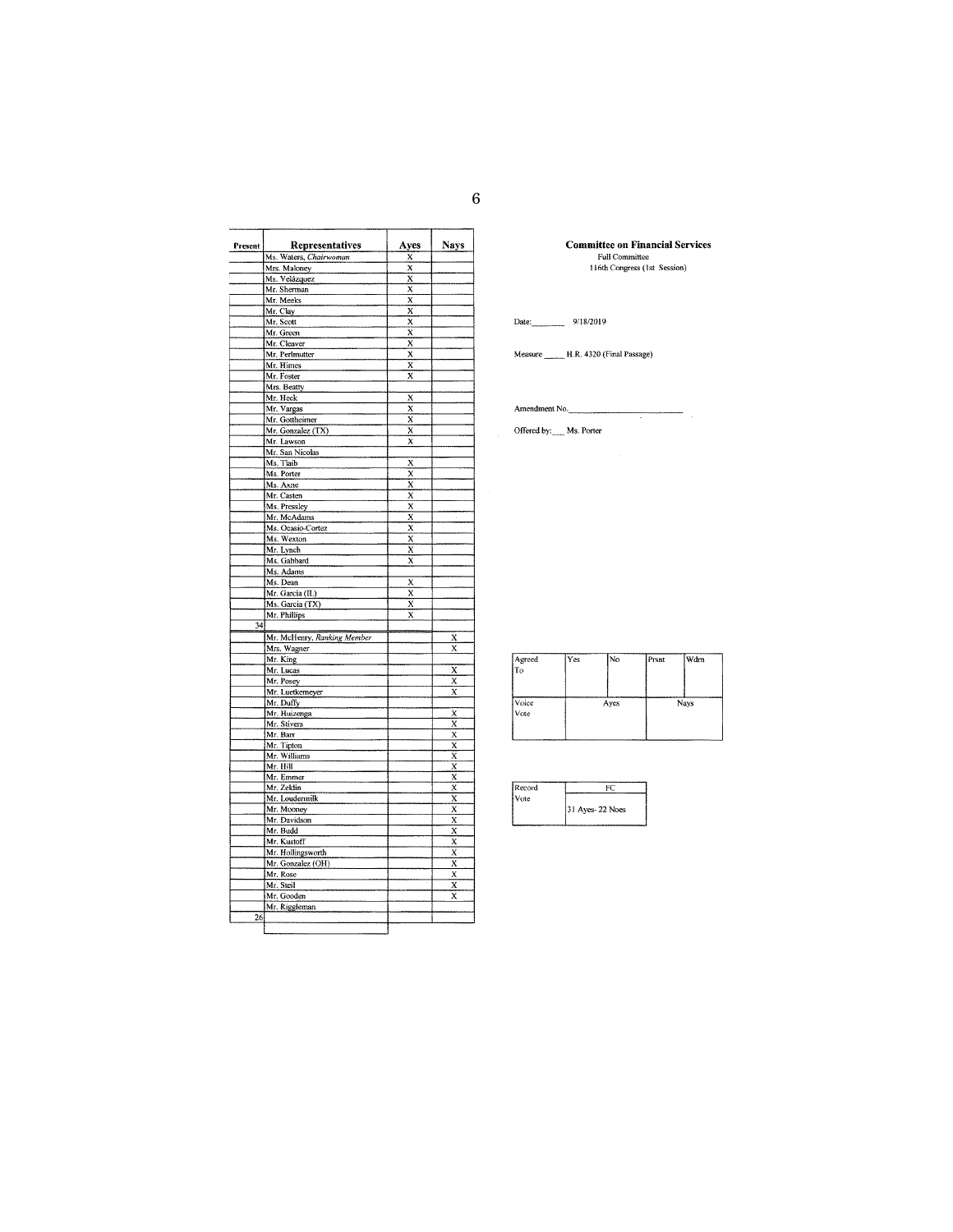## STATEMENT OF OVERSIGHT FINDINGS AND RECOMMENDATIONS OF THE **COMMITTEE**

In compliance with clause  $3(c)(1)$  of rule XIII and clause  $2(b)(1)$ of rule X of the Rules of the House of Representatives, the Committee's oversight findings and recommendations are reflected in the descriptive portions of this report.

## STATEMENT OF PERFORMANCE GOALS AND OBJECTIVES

Pursuant to clause (3)(c) of rule XIII of the Rules of the House of Representatives, the goals of H.R. 4320 are to require public companies to disclose their policies on whether senior executives or shareholders bear the costs of paying the company's fines and penalties.

# NEW BUDGET AUTHORITY AND CBO COST ESTIMATE

Pursuant to clause 3(c)(2) of rule XIII of the Rules of the House of Representatives and section 308(a) of the *Congressional Budget Act of 1974*, and pursuant to clause 3(c)(3) of rule XIII of the Rules of the House of Representatives and section 402 of the *Congressional Budget Act of 1974*, the Committee has received the following estimate for H.R. 4320 from the Director of the Congressional Budget Office:

> U.S. CONGRESS, CONGRESSIONAL BUDGET OFFICE, *Washington, DC, November 6, 2019.*

Hon. MAXINE WATERS,

*Chairwoman, Committee on Financial Services, House of Representatives, Washington, DC.* 

DEAR MADAM CHAIRWOMAN: The Congressional Budget Office has prepared the enclosed cost estimate for H.R. 4320, the Corporate Management Accountability Act of 2019.

If you wish further details on this estimate, we will be pleased to provide them. The CBO staff contact is David Hughes.

Sincerely,

PHILLIP L. SWAGEL, *Director.* 

Enclosure.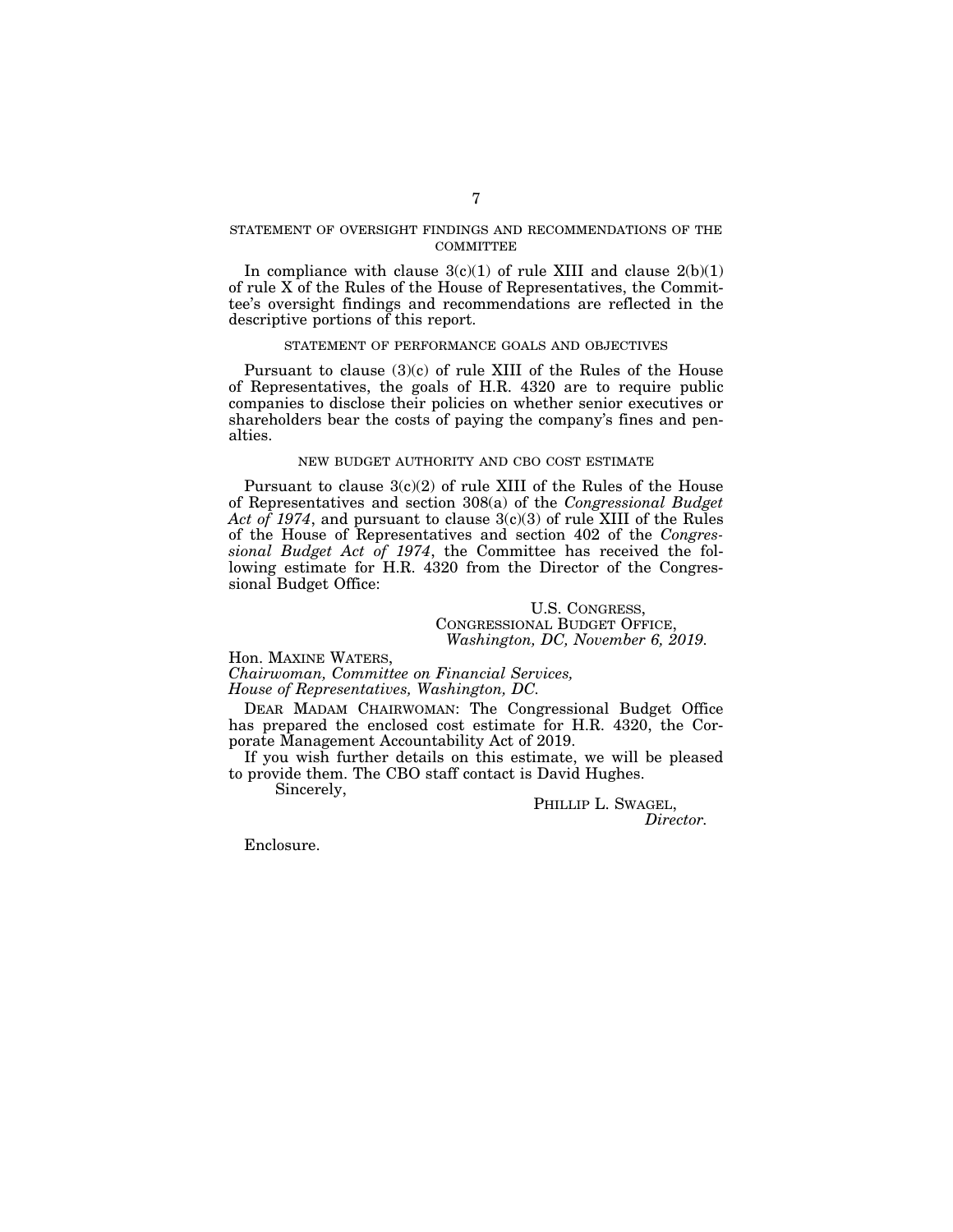| By Fiscal Year, Millions of Dollars                           | 2020       | 2020-2024                           | 2020-2029                      |
|---------------------------------------------------------------|------------|-------------------------------------|--------------------------------|
| <b>Direct Spending (Outlays)</b>                              | Ω          |                                     | o                              |
| <b>Revenues</b>                                               | o          | o                                   | n                              |
| Deficit Effect                                                | Ω          | n                                   | o                              |
| <b>Spending Subject to</b><br><b>Appropriation (Outlays)</b>  | $\star$    | $\star$                             | $\star$                        |
| Statutory pay-as-you-go<br>procedures apply?                  | <b>Yes</b> | <b>Mandate Effects</b>              |                                |
| Increases on-budget deficits in any                           |            | Contains intergovernmental mandate? | No                             |
| of the four consecutive 10-year<br>periods beginning in 2030? | No.        | Contains private-sector mandate?    | Yes, Under<br><b>Threshold</b> |

H.R. 4320 would require publicly traded companies to annually disclose to the Securities and Exchange Commission (SEC) or to shareholders, in proxy statements, whether they have policies that require their executive officers to help pay fines or penalties levied against the company and to disclose any amounts collected from those officers.

Using information from the SEC, CBO estimates that it would cost the agency less than \$500,000 in 2020 to issue rules to implement the bill's requirements. CBO expects that issuing the rules would require the work of two employees, at a cost of \$260,000 each, for less than one year. Because the SEC is authorized to collect fees sufficient to offset its annual appropriation, CBO expects that the net effect on discretionary spending would be negligible, assuming appropriation actions consistent with that authority.

H.R. 4320 contains private-sector mandates as defined in the Unfunded Mandates Reform Act (UMRA) that CBO estimates would be well below the threshold established in UMRA (\$164 million in 2019, adjusted annually for inflation).

The disclosure requirement would impose a mandate as defined in UMRA but the incremental cost of the mandate would be small because the mandated entities generally already possess the information to be reported under the bill. The bill also would increase the cost of an existing private-sector mandate if the SEC increased its fees to offset the cost of implementing the bill. CBO estimates that the incremental cost of that mandate would be very small.

H.R. 4320 contains no intergovernmental mandates as defined in UMRA.

The CBO staff contacts for this estimate are David Hughes (for federal costs) and Rachel Austin (for mandates). The estimate was reviewed by H. Samuel Papenfuss, Deputy Assistant Director for Budget Analysis.

#### COMMITTEE COST ESTIMATE

Clause  $3(d)(1)$  of rule XIII of the Rules of the House of Representatives requires an estimate and a comparison of the costs that would be incurred in carrying out H.R. 4320. However, clause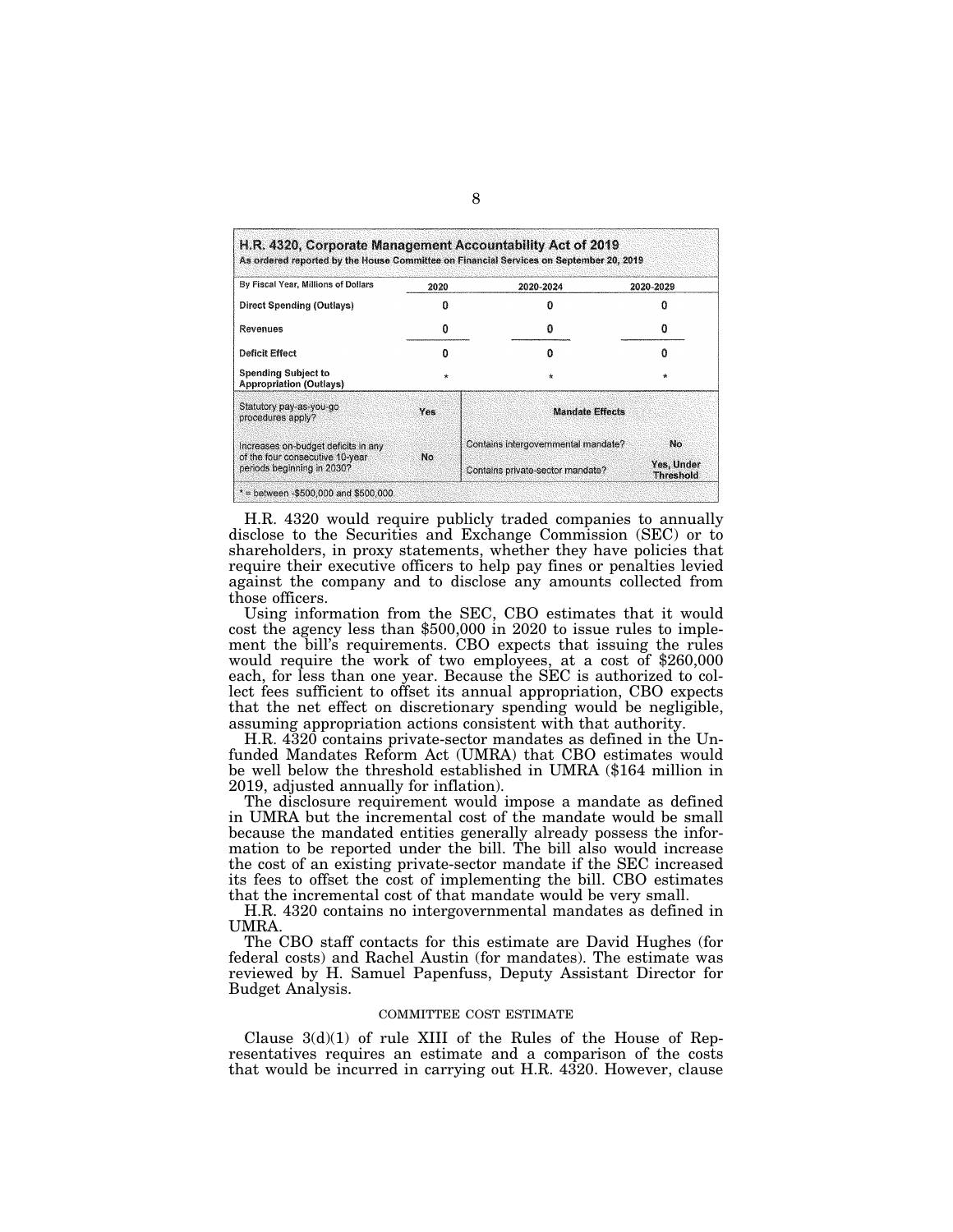$3(d)(2)(B)$  of that rule provides that this requirement does not apply when the committee has included in its report a timely submitted cost estimate of the bill prepared by the Director of the Congressional Budget Office under section 402 of the *Congressional Budget Act*.

## UNFUNDED MANDATE STATEMENT

Pursuant to Section 423 of the *Congressional Budget and Impoundment Control Act* (as amended by Section 101(a)(2) of the *Unfunded Mandates Reform Act*, Pub. L. 104–4), the Committee adopts as its own the estimate of federal mandates regarding H.R. 4320, as amended, prepared by the Director of the Congressional Budget Office.

### ADVISORY COMMITTEE

No advisory committees within the meaning of section 5(b) of the Federal Advisory Committee Act were created by this legislation.

## APPLICATION OF LAW TO THE LEGISLATIVE BRANCH

Pursuant to section 102(b)(3) of the *Congressional Accountability Act*, Pub. L. No. 104–1, H.R. 4320, as amended, does not apply to terms and conditions of employment or to access to public services or accommodations within the legislative branch.

#### EARMARK STATEMENT

In accordance with clause 9 of rule XXI of the Rules of the House of Representatives, H.R. 4320 does not contain any congressional earmarks, limited tax benefits, or limited tariff benefits as described in clauses 9(e), 9(f), and  $9(g)$  of rule XXI.

## DUPLICATION OF FEDERAL PROGRAMS

Pursuant to clause 3(c)(5) of rule XIII of the Rules of the House of Representatives, the Committee states that no provision of H.R. 4320 establishes or reauthorizes a program of the Federal Government known to be duplicative of another federal program, a program that was included in any report from the Government Accountability Office to Congress pursuant to section 21 of Public Law 111–139, or a program related to a program identified in the most recent Catalog of Federal Domestic Assistance.

## CHANGES TO EXISTING LAW

H.R. 4320 does not make any changes in existing law, so it is not necessary to show changes in order to be in compliance with clause 3(e) of rule XIII of the Rules of the House of Representatives.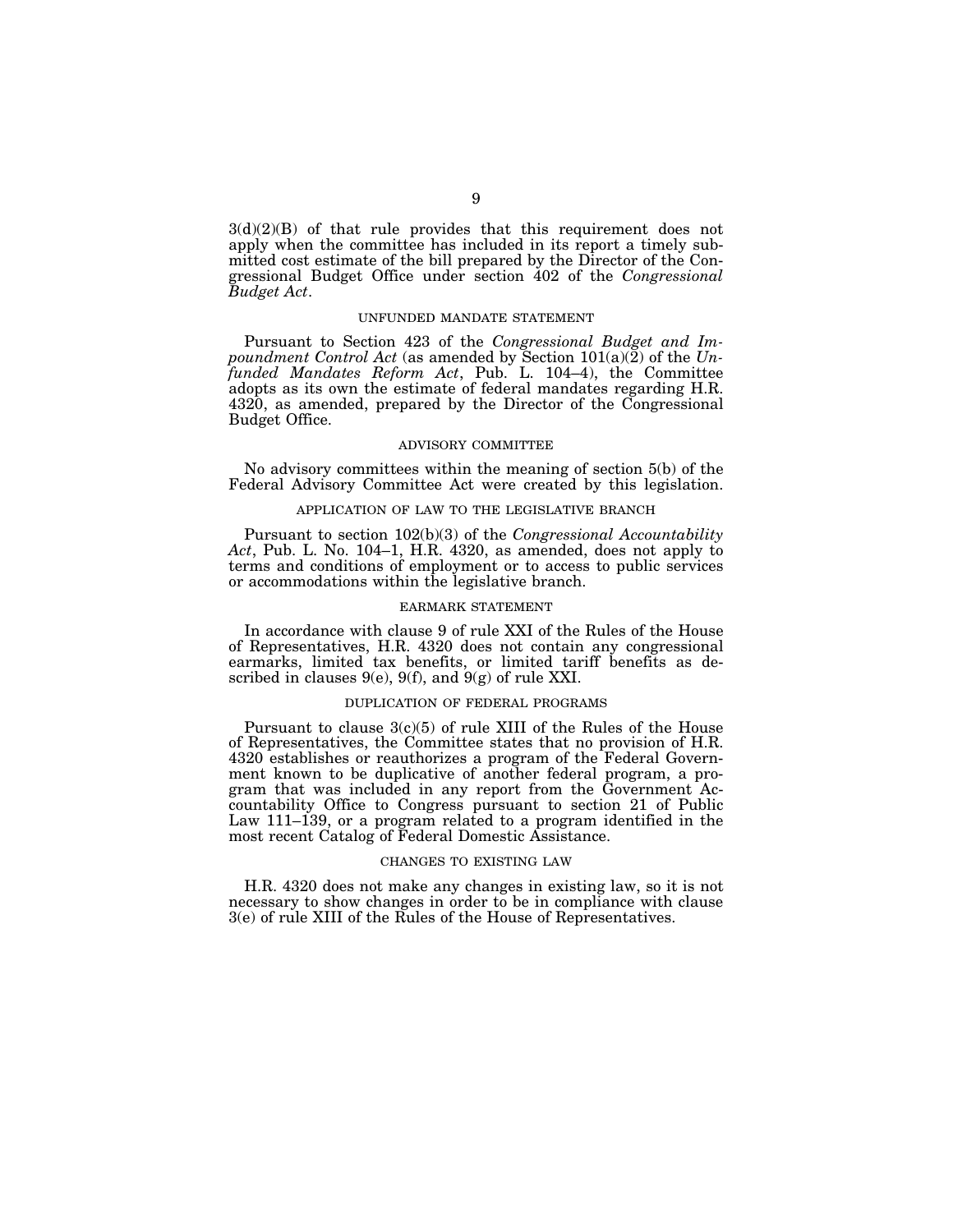## MINORITY VIEWS

Financial Services Committee Republicans believe that corporate executives should be accountable to their shareholders and boards of directors, and that public markets should be protected from bad actors. Moreover, Committee Republicans believe that corporations should be transparent with respect to corporate bad actors.

Unfortunately, Committee Democrats have failed to articulate the problem that H.R. 4320, the so-called ''*Corporate Management Accountability Act of 2019*'', is intended to address. H.R. 4320 would require public companies to disclose in annual reports and proxy statements whether the company has established procedures to recoup and/or withhold compensation from certain executive officers in the event the company is subject to a ''fine or similar penalty.'' 1 The bill also requires companies with compensation withholding or recoupment procedures to disclose any clawed back or withheld compensation. Companies without such procedures must disclose the reason for failing to adopt the procedures.

Like previous mandatory disclosure bills that Democrats have moved during the 116th Congress, this bill does not accomplish the important goal of informing investors of material information—information that will help investors make better decisions to save for retirement, buy a home, or a child's education. Instead, this bill only accomplishes the goal of naming and shaming public companies.

For example, the bill requires: (1) companies to disclosure each named executive officer for the last three fiscal years; and (2) whether the named executive officer was required to pay back any fines or had compensation withheld regardless of whether the company was subject to a fine or penalty. For the vast majority of lawabiding companies, there will be a long list of executives with "\$0" next to their names in a column. That information is simply not necessary or helpful for investors.

H.R. 4320 would also lead to higher compliance cost for public companies in the U.S. markets. In fact, the increased cost associated with the bill, as well as the intentional and unnecessary infliction of reputational damage stemming from disclosures required under the bill, would deter companies from going public—and would encourage public companies to go private. We should foster and support robust capital markets to support opportunity for all investors.

Committee Republicans worked diligently to improve the bill. In particular, Mr. Loudermilk offered an amendment that would limit the bill's disclosure requirements only to companies that have actually clawed back or withheld compensation from executives because

<sup>1</sup> H.R. 4320 specifies penalties and fines as set out in Treasury Reg section 1.162–21(b) and additional fines or penalties the SEC determines disclosure may be appropriate.